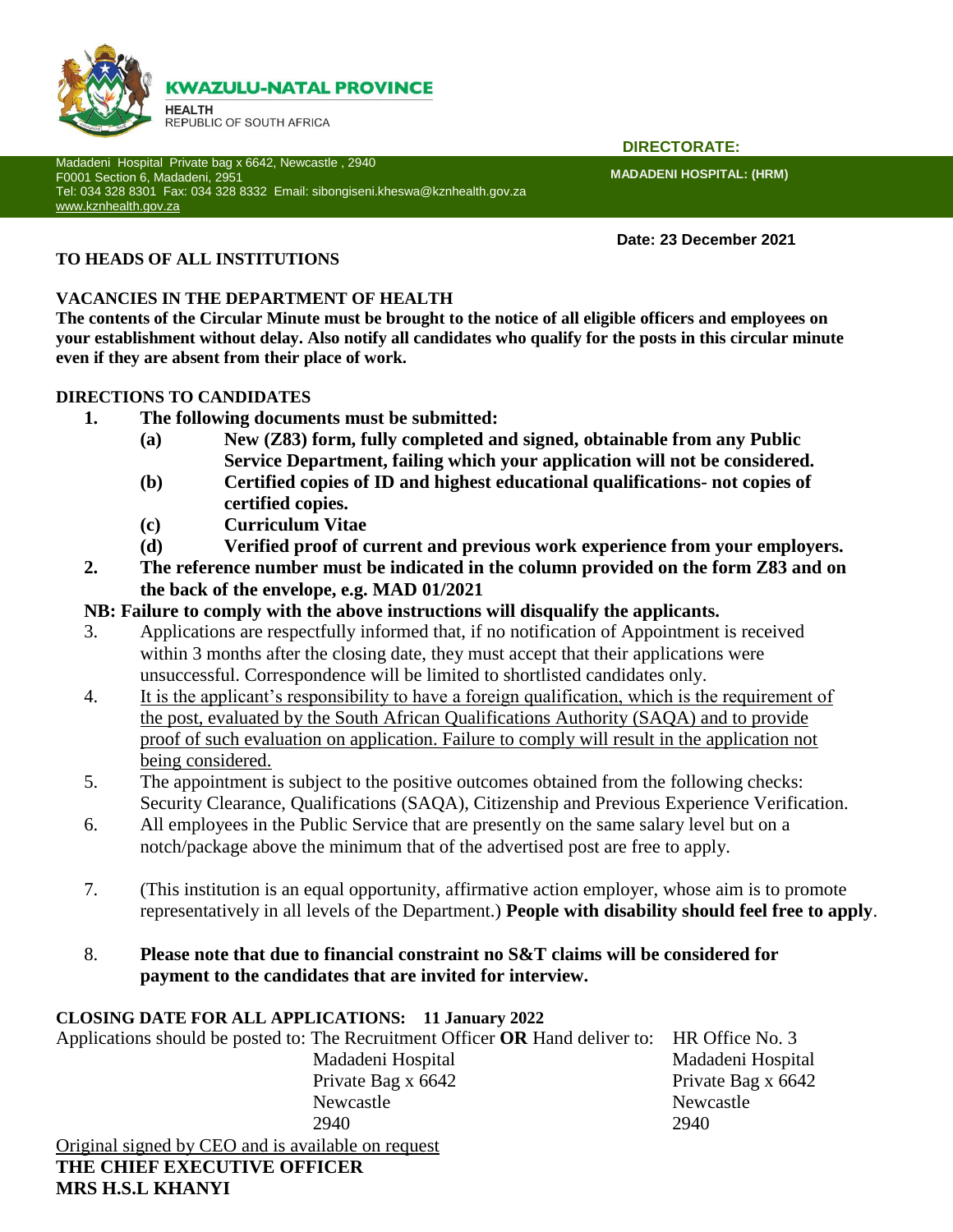| <b>POST</b>                            | : MEDICAL OFFICER (GRADE 1-3) (ANAESTHETICS) |
|----------------------------------------|----------------------------------------------|
| <b>NO. OF POSTS</b>                    | : 02                                         |
| <b>CENTRE</b>                          | : MADADENI HOSPITAL                          |
| <b>REFERENCE</b>                       | : MAD 38/2021                                |
| <b>SALARY (all-inclusive packages)</b> |                                              |
| Medical Officer Grade 1                | :R833 049.00 - R897 939.00 per annum         |
| Medical Officer Grade 2                | :R953 049.00 - R1 042 092.00 per annum       |
| Medical Officer Grade 3                | :R1 106 037.00 - R1 382 802.00 per annum     |
|                                        |                                              |

## **OTHER BENEFITS**

 The all-inclusive package consists of 70% basic salary and 30% flexible portion that may be structured in terms of the applicable rules, 18% inhospitable of basic salary plus fixed commuted overtime.

## **MINIMUM REQUIREMENTS POST**

- MBChB degree or equivalent qualification PLUS
- Proof of current registration with HPCSA (2021 Receipt)
- Certificate of current registration with the HPCSA as an Independent Medical Practitioner.
- **Certificate of Service (Proof of Work Experience) from previous and current employer endorsed and stamped by HR must be attached.**

#### **EXPERIENCE**

| Medical Officer Grade 1: | No experience required from South African qualified employees.<br>One (1) year relevant experience after registration as an Independent<br>Medical Practitioner with a recognized foreign health professional council in<br>respect of foreign qualified employees, of whom it is not required to perform<br>Community Service, as required in South Africa.                                                               |
|--------------------------|----------------------------------------------------------------------------------------------------------------------------------------------------------------------------------------------------------------------------------------------------------------------------------------------------------------------------------------------------------------------------------------------------------------------------|
| Medical Officer Grade 2  | Five (5) years' relevant experience as Medical Officer after<br>registration with the HPCSA as an independent Medical Practitioner.<br>Six (6) years' relevant experience after registration as a<br>Medical Practitioner with a recognized foreign health professional council in<br>respect of foreign-qualified employees, of whom it is not required to perform<br>Community Service, as required in South Africa.     |
| Medical Officer Grade 3  | Ten (10) years' relevant experience as Medical Officer after<br>registration with the HPCSA as an independent Medical Practitioner.<br>Eleven (11) years' relevant experience after registration as a Medical<br>Practitioner with a recognized foreign health professional council in respect of<br>foreign-qualified employees, of whom it is not required to perform Community<br>Service, as required in South Africa. |

### **RECOMMENDATION**

- DA (SA) or planning to write the exam soon
- Minimum of 6 months of experience in anaesthesia and critical care including (Internship & community service)

### **KNOWLEDGE, SKILLS AND COMPETENCIES**

- Programme planning implementation and evaluation
- Information management
- Current Health and Public service legislation, regulations and policy
- Medical ethics, epidemiologist and statistics
- Participation in the After Hours call system is essential, and thus completion of a group 3 Commuted Overtime contract will be required.